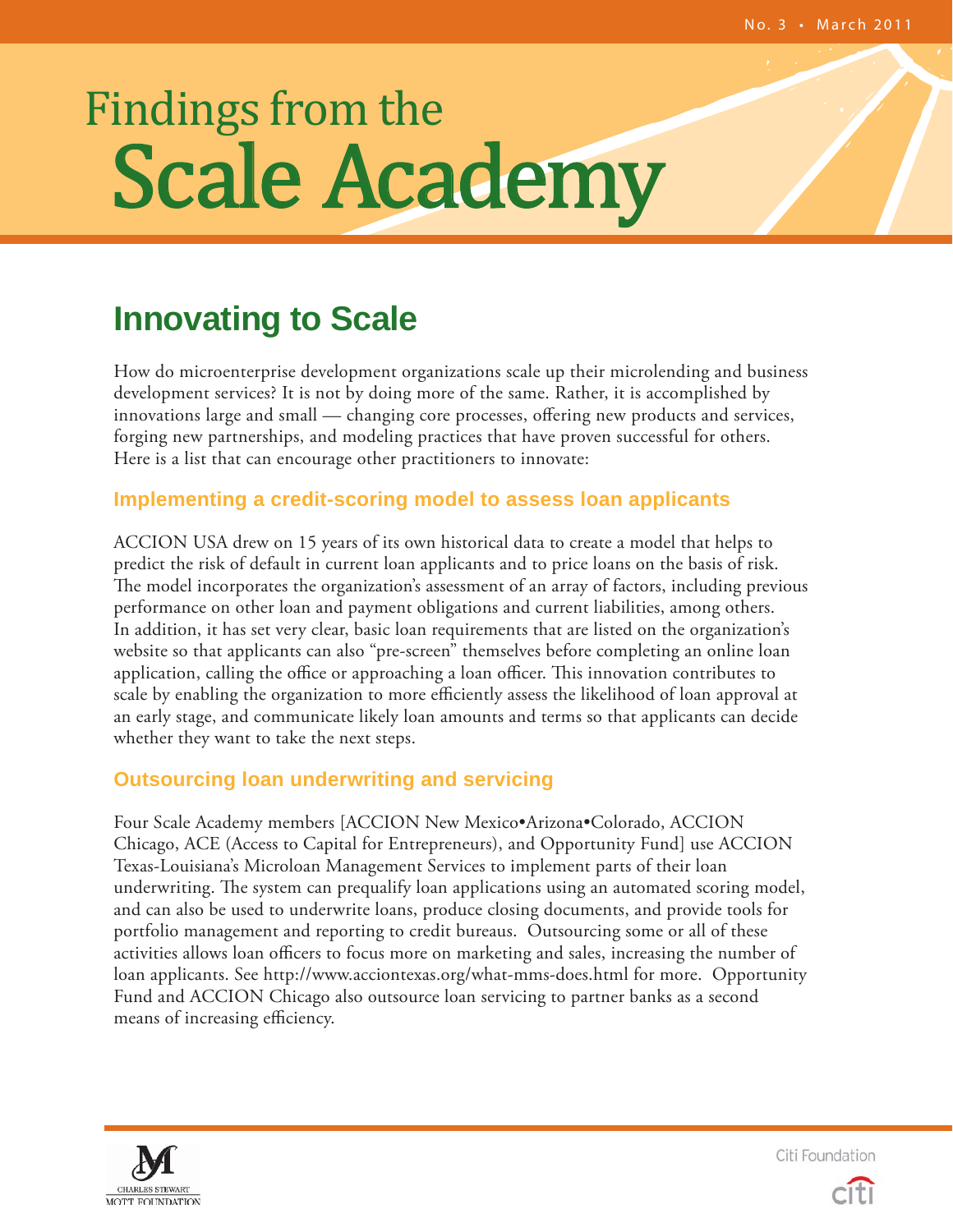#### **Creating incentives for loan officer performance**

ACCION New Mexico•Arizona•Colorado incentivizes its loan officers for quality loans. Each loan officers' pay, in part, depends on his ability to achieve specified lending targets on a monthly basis and maintain good performing loans over time. The system, coupled with training, has created a culture within the lending staff that focuses on sales *and* on maintaining client relationships. It also sets clear minimum performance expectations for loan officers. ACCION New Mexico continues to evaluate, and tweak, the system as it learns more about what supports good performance. For more, see *The Organizational Foundations of Sustainability*, http://www.fieldus.org/Publications/FieldForum23.pdf.

#### **Partnering with loan brokers**

ACCION USA has developed partnerships with commercial loan brokers who refer some of their small business loan clients as loan applicants to the organization for a fee. AUSA has screened, recruited and built a network of brokers who charge fair fees and offer good customer service. In 2008 and 2009, referrals from loan brokers accounted for one-third of ACCION USA's approved Internet loans. In the organization's experience, commercial loan brokers have tended to move fast, be nimble (easily trained on new requirements), accept risk-based pricing, have their own online presence (to serve customers regionally or nationally), and be embedded in their local business communities. Because this strategy depends on maintaining strong relationships with the brokers, ACCION USA is also developing a new MIS platform that can assist its loan officers to manage these relationships efficiently.

#### **Using a sector lens to fi nd and fi nance businesses**

Opportunity Fund has increased loan volume by researching and targeting sectors that appear to be under-financed and have clear, and relatively focused, market channels. Its first successful sector-based product focused on family-based day-care providers who needed financing to make improvements to their space and equipment in order to meet regulatory requirements. The clear market channel for this product was the agency that regulated the providers. New sectors being tapped include truck drivers needing upgrades to meet new environmental standards and mobile food vendors. Again, in both cases, there was both demand and a clear channel to the market: there are a limited number of firms that install the required truck filters, and only two vendors sell the trucks used by food vendors to ply their trade. ACCION USA created a similar loan product for truckers needing to meet new environmental regulations announced by the Port Authority of New York and New Jersey. In this case, the Port Authority itself is the market channel. Other Scale Academy members have sectorfocused initiatives that have broader market channels. In these cases, the sector lens enables them to offer specially-designed products and services and focus their marketing efforts. As examples, ACE (Access to Capital for Entrepreneurs), offers "green" loans, and ACEnet offers an array of business development services to entrepreneurs in the specialty foods and home goods/craft sectors.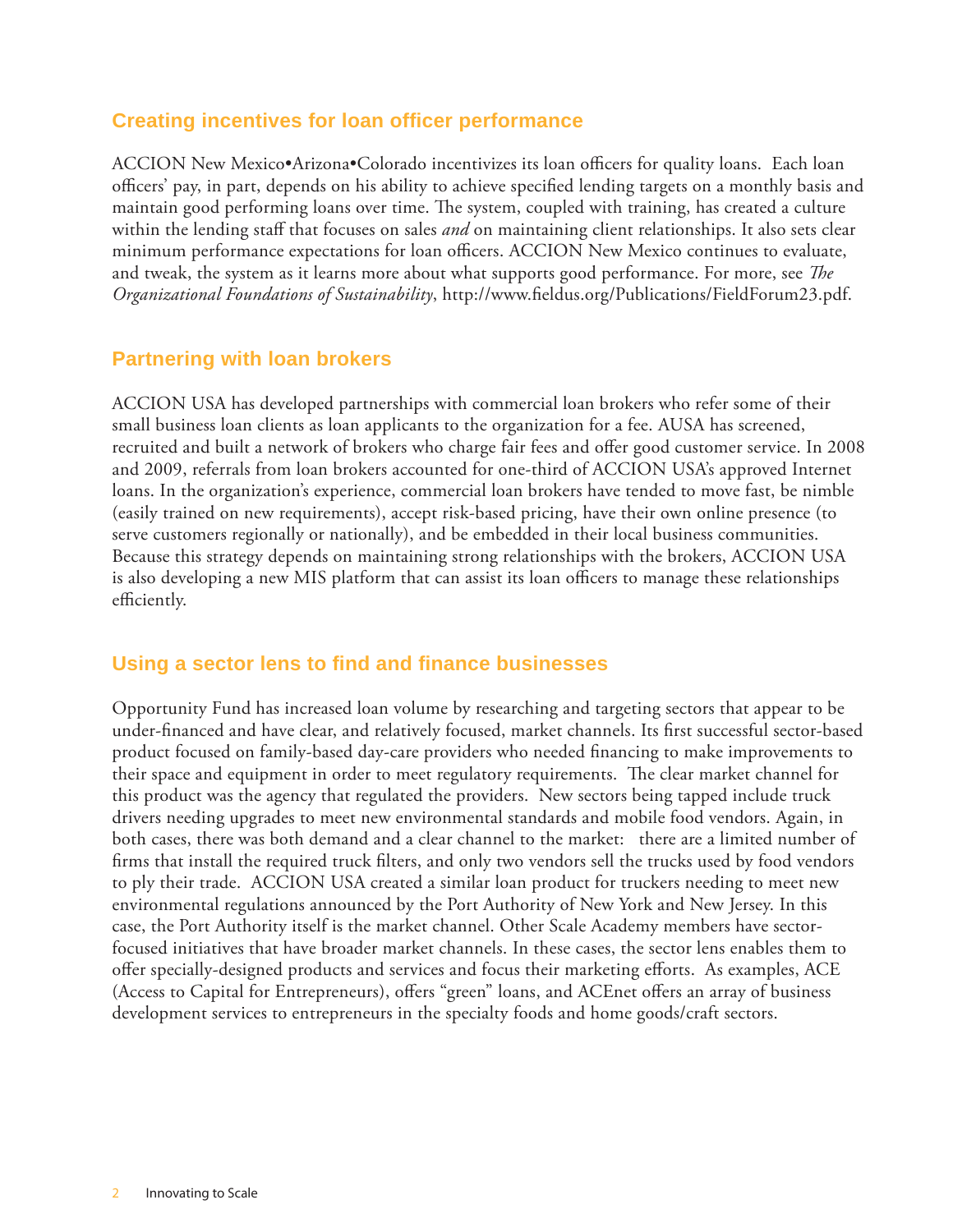#### **Credit-building products and services**

Justine PETERSEN has expanded its financial services to include several special products and services designed for individuals needing to build or improve their credit. These include: credit-builder loans (loans of \$150 repaid at \$15 monthly for 12 months and carrying a \$30 flat fee); secured credit cards \$200 and above, sometimes offered in combination with an unsecured loan; one-on-one financial coaching services; and monthly financial education classes using the FDIC Money Smart curriculum. Over 1,500 people participated in these services in 2009. ACCION New Mexico•Arizona•Colorado offers a \$200 loan product to specific entrepreneurs to help them begin a credit relationship with the organization. The organization also offers monthly workshops on financial well-being. ACCION USA offers small loans to clients without a credit score and webinars that feature its "business survival strategies" curriculum. It also has a financial education section on its website that offers tips, podcasts, workshop calendar and a directory of other training providers. In 2009, there were 66,000 page views of this content. Opportunity Fund offers credit-builder loans in the \$1,000 to \$2,000 range, with some extended to \$5,000 depending on the industry. See *Dollars for Dreams: Scaling Microlending in the United States*, http://www.fieldus.org/Publications/DollarsForDreams.pdf, 36-40.

#### **New risk management tools**

As lending organizations scale, they require more sophisticated tools to monitor their portfolio performance and help borrowers struggling with loan repayments to stay (or get back) on track. ACCION USA and Opportunity Fund develop "vintage charts" that graphically illustrate the performance of the loan portfolio by the year in which the loans were made and the months at which write-offs occur. The tool helps the organizations to anticipate future performance and deploy collection efforts at points of maximum impact. (See *Dollars for Dreams: Scaling Microlending in the United States*, http://www.fieldus.org/Publications/DollarsForDreams.pdf.

Opportunity Fund also sends text messages to its borrowers to support its billing and collections effort, and has instituted a high touch "call night" to reach out to borrowers with problematic loans. ACCION New Mexico•Arizona•Colorado has trained its collections and lending staff in a motivational interviewing technique that enables them to work proactively and positively with clients facing payment challenges. The technique focuses on helping the client problem-solve to develop a workable plan for loan repayment. (See PowerPoint presentation, Managing Delinquency in Microenterprise Portfolios, presented at the Opportunity Finance Network 2010 conference, http:// www.opportunityfinance.net/knowledge/conference\_resource\_center/10/sessions.aspx, archived under November 4 sessions.)

#### **New capitalization strategies**

ACCION New Mexico•Arizona•Colorado formed a limited liability company to reduce the impact of outstanding debt on its balance sheet. An EQ2 investment from one bank partner makes up the capital of the LLC, in which ACCION New Mexico has a controlling interest. When the financial statements are consolidated, these funds are booked as contributions from the LLC, growing the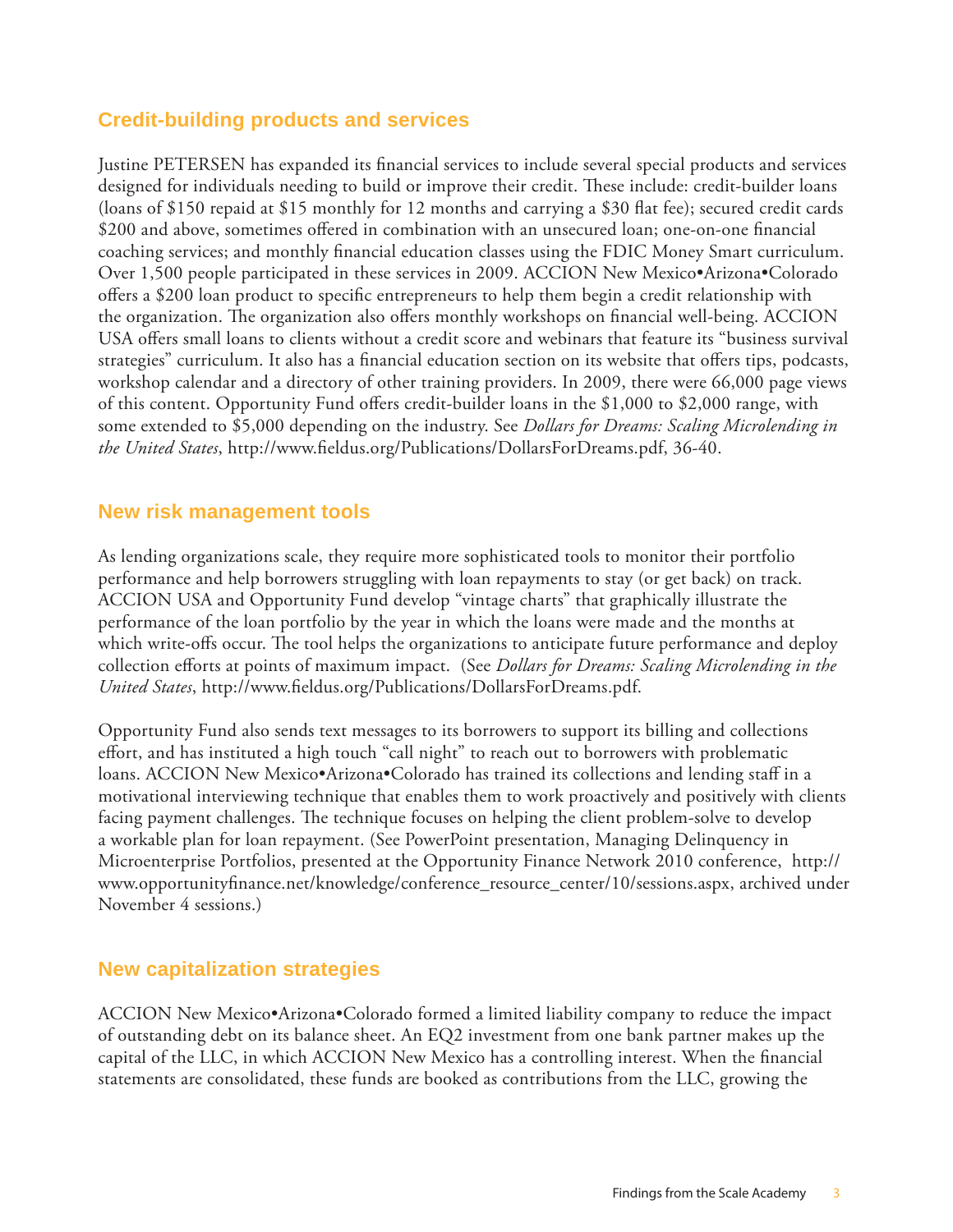organization's net assets and allowing it to leverage more debt financing as needed. In addition, during the year, ACCION New Mexico can borrow funds from the LLC, if needed, for lending. The structure is innovative in that banks that invest can satisfy the lending, investment or innovation CRA test. It also provides a second option for supporters to contribute to ACCION New Mexico, as in addition to any debt financing provided to the organization, banks can make EQ2 investments into the LLC. (See *The Organizational Foundations of Sustainability*, FIELD Forum No. 23, http://www. fieldus.org/Publications/FieldForum23.pdf, and the webinar "Innovative Capitalization Strategies: What is Scalable?," http://www.fieldus.org/Webinars/TopicCapital.html.)

Opportunity Fund and ACCION USA participate in Kiva, the peer-to-peer lending platform that allows users to lend to individual microentrepreneurs they select from profiles posted on the website. The loan capital is structured as a recoverable grant that is repaid as principal is repaid by borrowers. The agreements are such that the microenterprise lenders can pass losses along  $-$  Kiva lenders assume the risk — which is helpful because it allows Opportunity Fund and AUSA to access loan capital without having to provide for accompanying reserves. See the above-referenced webinar for more on this strategy.

#### **Membership programs that generate entrepreneur engagement and revenues**

Given the high cost of acquiring a client, it is important to retain those you have. This is especially the case for microenterprise development organizations that can provide added value services to their clients to accelerate their success and increase their contribution to the local economy. Mountain BizWorks' membership program has transformed training graduates and loan recipients into longer-term clients and has generated revenue for the organization through member dues. MBW's membership program offers a package of services that has included: access to marketing opportunities, three hours of professional services, and three of in-house business coaching, class discounts, and office services. Clients pay \$120 a year for these services, and MBW has found that, given the range of actual use, the program more than breaks even. Knowing, however, that the current model has limits due to staff size and office capacity, the organization is testing models where the entrepreneurs take leadership. MBW is now promoting "alliances" targeted by sector or demographics. The women's alliance — designed as time-limited opportunity for women entrepreneurs — is now in its third cycle. MBW provides the venue and some support but the alliance's agenda is driven by the entrepreneurs.

#### **Coaching services as a door to new markets**

Mountain BizWorks has two coaching programs. Its program for recent business plan training course graduates, GO or "Growth through Objectives", helps them translate their ideas, and new learning, into action. Its second program, EDGE, targets growth-oriented businesses – a new market that MBW wants to reach as it seeks to contribute to the creation of a more diversified economy for western North Carolina. These growth-oriented businesses receive an assessment and a set of individualized coaching hours that are tailored to their specific operational issues. It is hoped that some of these new clients will also become borrowers. See the recorded webinar, Supporting Microenterprises that Create Jobs, http://www.fieldus.org/Webinars/TopicJobs.html.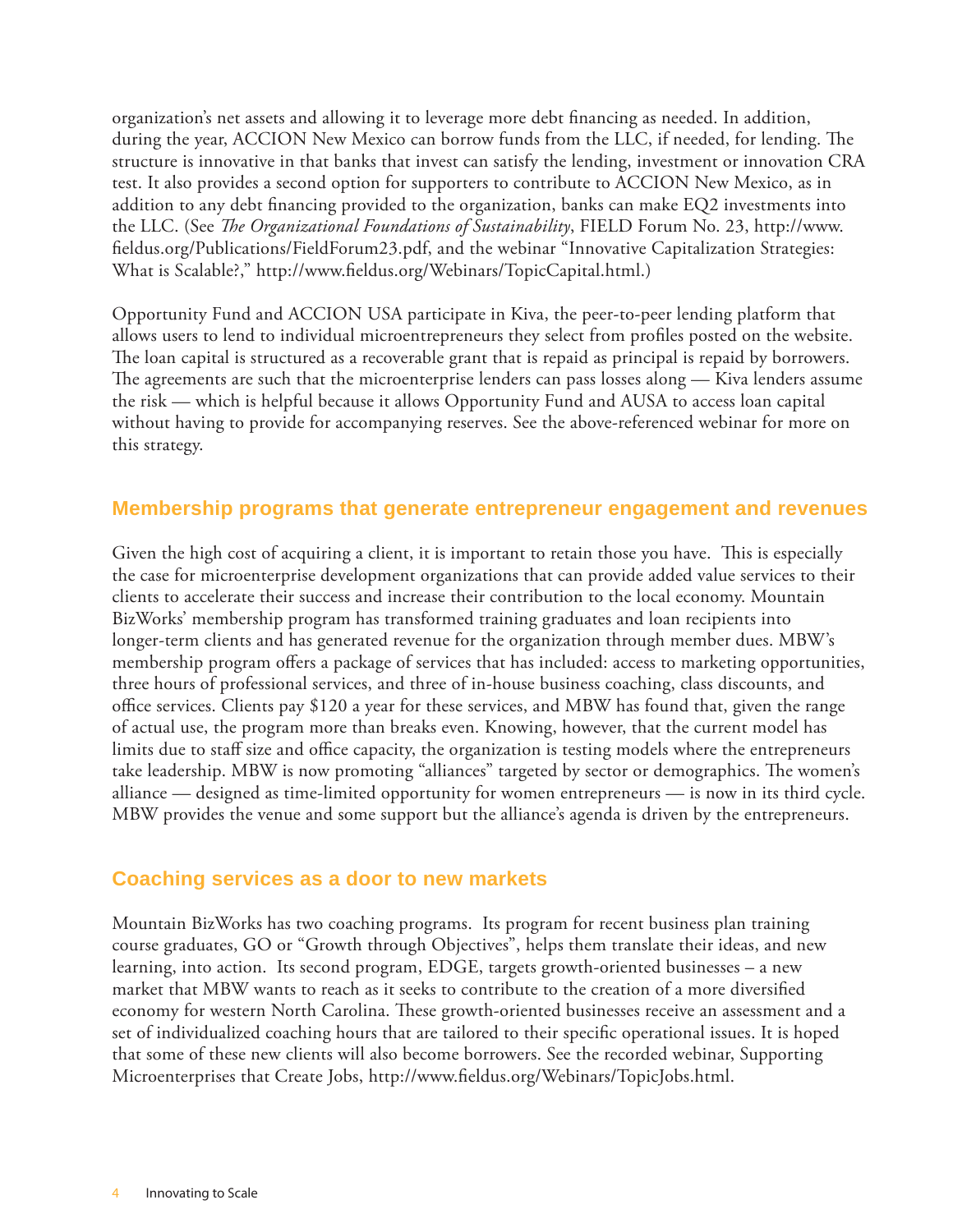#### **Distance services**

WESST piloted WESST.tv to reach entrepreneurs across the state with videos and recorded webinars presenting content on a wide variety of business development themes. It is now developing a second, more flexible platform for its content. With a special grant, the organization is also creating a studio for high-quality recording and broadcasting in a dedicated 50-seat auditorium-style classroom. ACEnet has developed a webinar program for specialty foods entrepreneurs, posted short videos that serve as teasers for more in-depth content and piloted social media strategies to create communities of practice around its targeted sectors. MicroMentor uses an online platform to match mentors with entrepreneurs wherever they are across the United States, and is now enabling other organizations to leverage its platform to improve the quality, scope, and scale of mentoring and advising services to their own clients. See Focused on Growth: Scaling Business Development Services in the United States, http://www.fieldus.org/ Publications/FocusedonGrowth.pdf, 23-25.

#### **Innovative payment options**

Mountain BizWorks offers its lower-income, Latino clients the opportunity to "pay as you go" while participating in long-term training. The organization then uses the clients' performance in terms of "on-time" payment as an indicator of creditworthiness, and this track record informs the organization's response to their loan applications.

#### **Increasing brand recognition**

Justine PETERSEN, ACE, WESST and Mountain BizWorks have all rebranded to increase their visibility among entrepreneurs and potential supporters. Justine PETERSEN (which adopted the tagline *Building Assets, Changing Lives* to capture its multidimensional program) launched its initiative in response to capital constraints that were expected to inhibit the institution's growth in microlending. Its rebranding — and the strong communications strategy that accompanied it — were designed to increase its visibility and "brand recognition" across its target market, and win financial support to fuel its loan funds. The effort has brought new board members and funders, more capital and more borrowers. For more see *Capital Structure – Getting it Right to Increase Sustainability*, http://www.fieldus.org/ Publications/FieldForum20.pdf. ACE created a statewide "platform" for green lending (pooling their efforts with several partners located in other parts of the state and using a common website as the first point of entry for loan applicants) to increase its geographic marketplace and to attract new borrowers. When it opened its new incubator, WESST adopted the tagline *"the place to start and grow your business"* to signal that the organization was expanding its target market beyond traditional microentrepreneurs. Mountain BizWorks changed its name (from Mountain Microenterprise Fund), its look, and its tagline — to *training, financing, opportunity* — to communicate that it offered more than microloans, and was, in fact, a more broad-based entrepreneurial development organization for the western North Carolina region.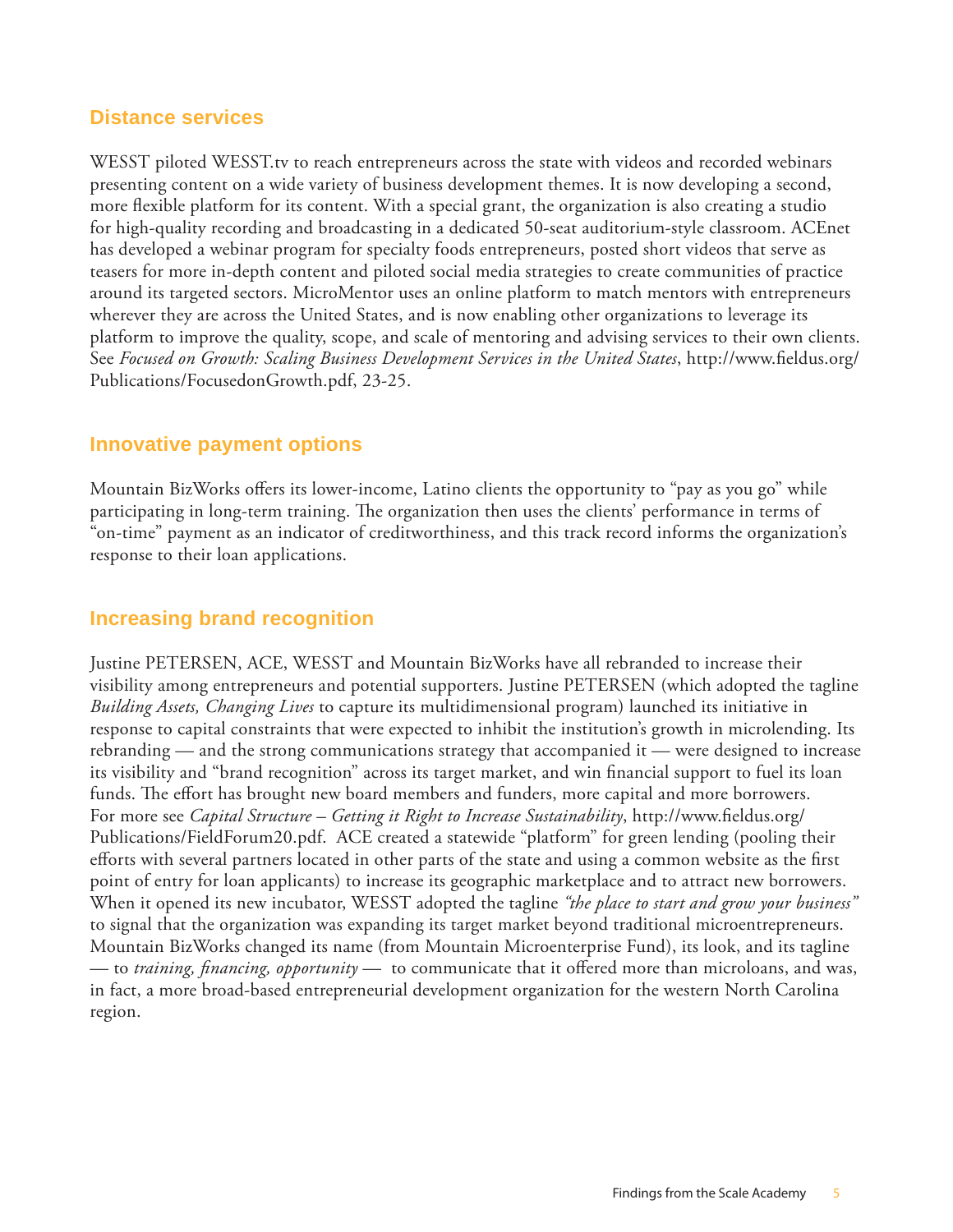#### **Social media as a marketing tool**

Scale Academy members are increasingly using social media tools to connect with large numbers of supporters and clients. Justine PETERSEN uses Facebook to promote classes and events, and has 2,300 friends. It posts videos of clients telling their stories on You Tube to demonstrate the type of transformative changes that can take place among those accessing their services. Opportunity Fund uses Twitter to communicate to its 1,000 followers to get people connected to the organization. It uses Facebook, YouTube and a blog to keep those individuals connected and move them from following to engaging in conversation with the organization. ACCION USA has 4,000 Twitter followers and uses the same tools described above, along with Foursquare, which identifies where AUSA events are occurring. ACCION Chicago uses Socioboard to keep people connected to the organization and each other. Similarly ACEnet uses nings to create customized local communities on specific themes. WESST uses Meetup.com to connect business owners to each other and help them advance their web marketing.

#### **Cause marketing**

ACCION USA developed a partnership with Sam Adams (the Boston brewing company) to target microentrepreneurs in the food and beverage industry. The effort, which includes a co-branded marketing campaign, *Brewing the American Dream*, and "speed coaching" events, has generated both good public relations and new clients for the microlender.

#### **Enhancing customer service**

How can customer service contribute to scale? ACCION USA thinks it is a means to converting more contacts into clients. Having heard from many clients about their frustrations with such things as the interactive voice recognition system, the pace of response to loan applications, and a lack of clarity regarding the loan process and decision criteria, the organization has re-engineered its approach to engaging with clients from first interaction to last. Using a customer service expert to help staff assess and improve performance, the organization is now focusing on: providing more and clearer information on the front end of the loan process, educating the applicant on their credit reports and offering clearer expectations of the loan amounts for which the applicant is likely to be approved. AUSA is also centralizing intake and strengthening the team responsible for this part of the process, working to improve its Internet application process (in part by adding a chat function to help those who have questions), strengthening its resources for credit education and maintaining a customer complaint/resolution log. All staff has had the opportunity to think through the customer service implications of their positions and change their approaches accordingly. Other Scale Academy members agree with this emphasis and have taken some similar steps to assessing and fine-tuning their customer services approaches. ACCION New Mexico•Arizona•Colorado has added a help desk. Others, seeing the important role that the receptionist plays in customer service and in gatekeeping, have worked to elevate that position in terms of skills, training and valuation. Opportunity Fund has implemented a phone system that can "find" staff rather than require clients to have to track them down at multiple locations.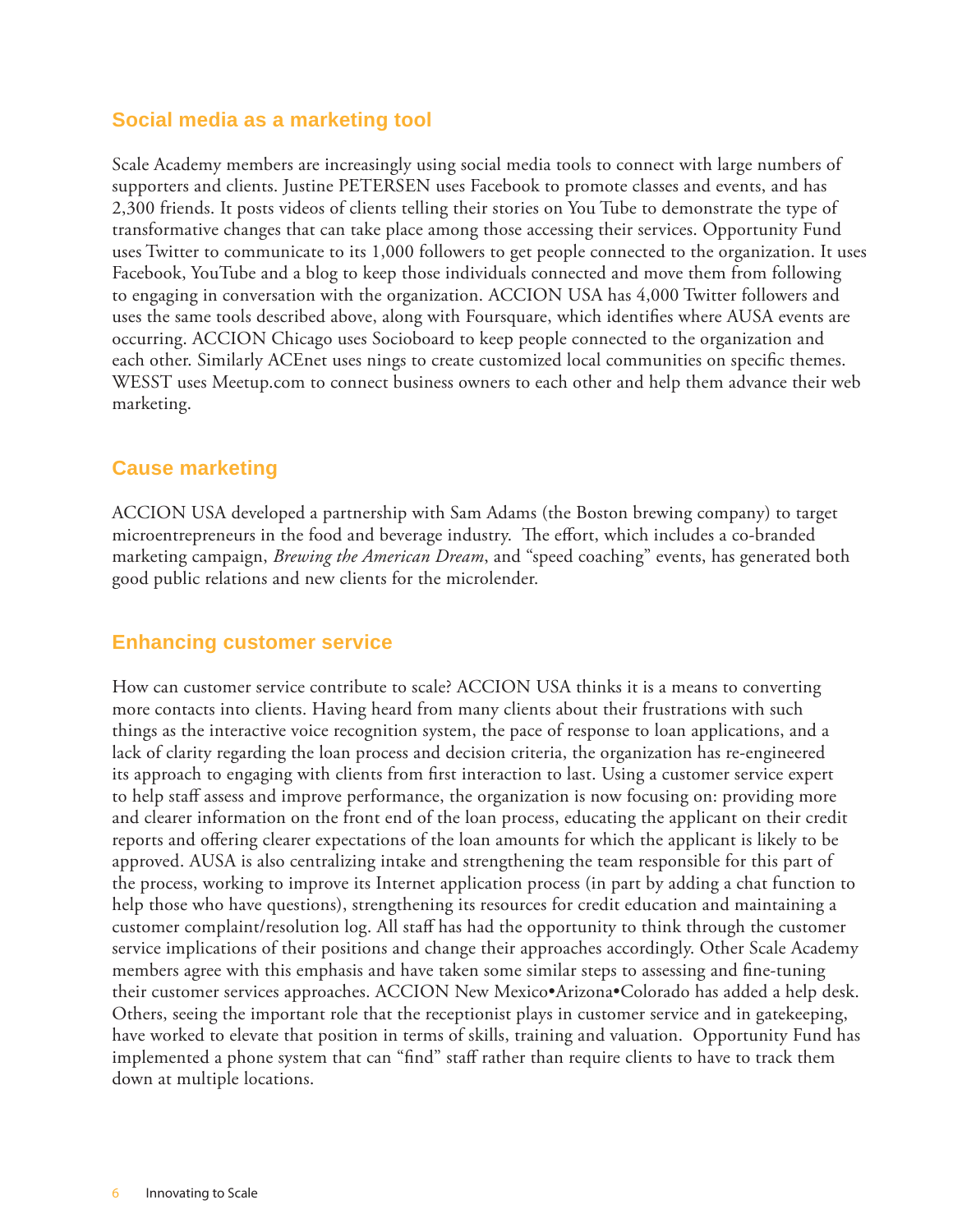#### **Leveraging volunteers**

Volunteers have always been a part of nonprofi t business models. But Scale Academy members have found innovative ways to leverage professional talent for scale. Volunteers are at the heart of MicroMentor's service delivery model. All mentors are volunteers who use MicroMentor's site to connect with entrepreneurs whose needs match up to the mentors' skills and interests. MicroMentor's system allows potential mentors and mentee to advertise their skills and needs, respectively, and to easily connect with each other. MicroMentor's processes are designed to support the matched pair in their first interactions if necessary, and to monitor the progress and satisfaction of the parties throughout their engagement with each other.

ACCION USA and ACCION Chicago have both created structures that attract and leverage young professionals interested in microfinance and willing to use their skills (in marketing, consulting and fundraising, among others) to extend the capacities of the microenterprise organization. ACCION USA has a New York-based "Microfinance Council" and a part-time volunteer coordinator, who uses volunteer management software to help match volunteer expertise with specific organizational needs. The organization has saved thousands in translation fees (volunteers created Spanish-language content for its online loan application) and in market research costs. ACCION Chicago has an "Associate Board" and taps into it to expand its footprint, leveraging associates to communicate to their networks about ACCION and build supporters for the institution. ACCION USA and Opportunity Fund have also deployed volunteers to support fundraising.

ACCION New Mexico•Arizona•Colorado presents another variation on the use of volunteers. The organization has integrated a formal intern program into its lending operations. Interns work as client service interns helping loan officers package and prepare loan applications. Business development interns scout for new loan opportunities as well as focus on brand-building and relationship development. The organization also taps business and community leaders, former and current clients, to serve as mentors.

All these microenterprise organizations are shifting their strategies from a traditional "we control" approach to using "free-agents" to provide services and distribute their message more broadly. Peerto-peer movements like those embodied in MicroMentor (and in others like Kiva, Kickstarter, and the Taproot Foundation) shift the nonprofit's role from being the central actor delivering services to clients to more of a "marketplace maker" or "facilitator" helping to broker direct relationships between volunteer actors and beneficiaries. This potentially can have powerful effects on scale and impact. And, organizations that have engaged volunteers substantially in their communications and fundraising have achieved a broader distribution of their message and engagement from people who feel some ownership over the work.

#### **Creating and leveraging platforms**

This text has made several references to the use of platforms by Scale Academy members. Platforms are tools growing in importance in the nonprofit industry as vehicles for the collaborative solution of problems. According to Satish Nambisan in the Stanford Social Innovation Review, many of these